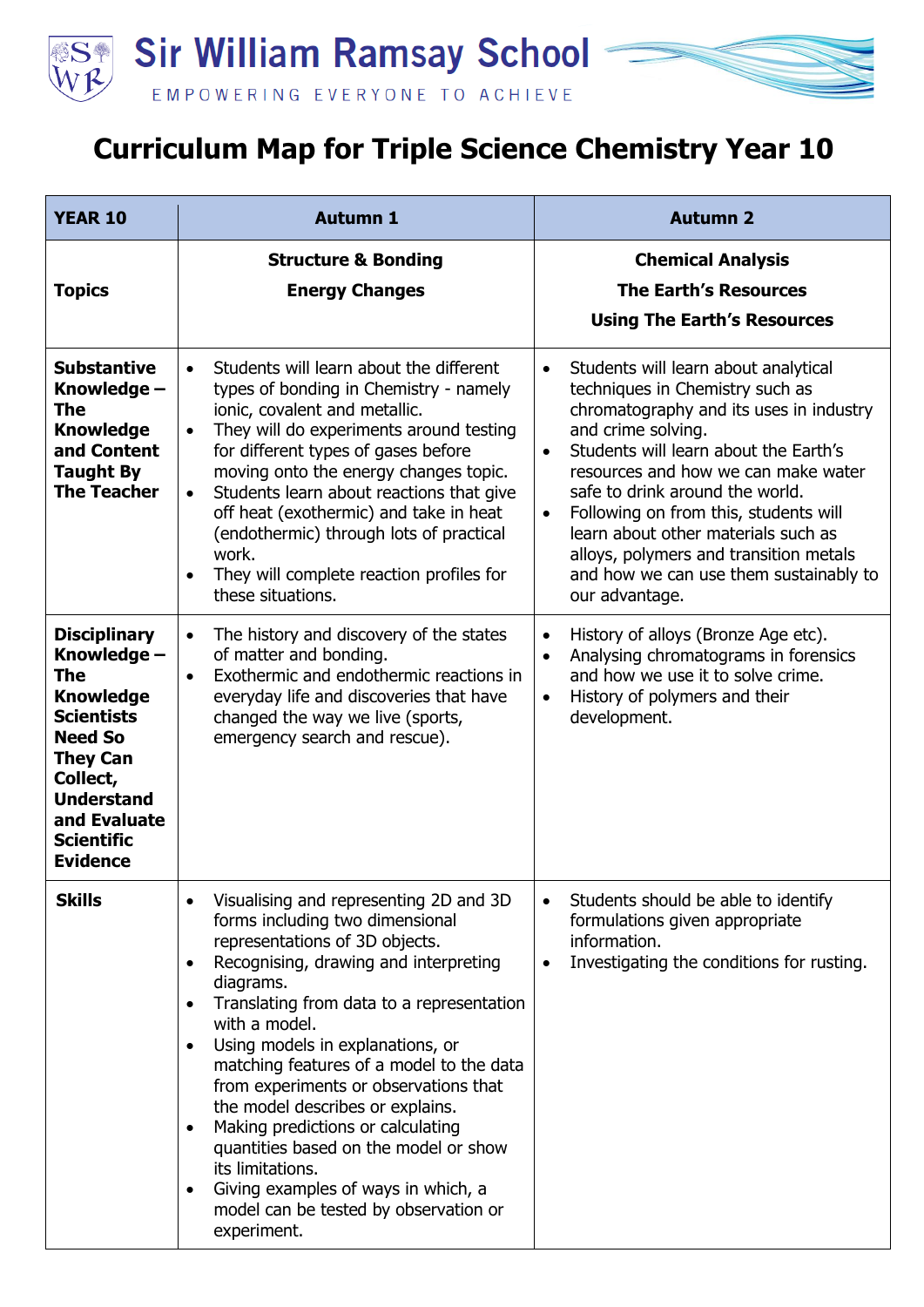| <b>Links To</b><br><b>Prior</b><br><b>Learning</b> | States of Matter Covered at Primary<br>School and Year 7<br><b>Endothermic and Exothermic Reactions</b><br>Mentioned at Year 8 | Chromatography Introduced at Year 7<br>Induction Introduced in Year 7                                                                                                                                                                                                               |
|----------------------------------------------------|--------------------------------------------------------------------------------------------------------------------------------|-------------------------------------------------------------------------------------------------------------------------------------------------------------------------------------------------------------------------------------------------------------------------------------|
| Literacy/<br><b>Numeracy</b>                       | Numeracy - reaction profile drawing and<br>$\bullet$<br>interpretation, bond energy calculations.                              | Numeracy - analysing chromatograms.<br>$\bullet$<br>Recognising and use expressions in<br>$\bullet$<br>decimal form.<br>Using ratios, fractions and percentages.<br>Making estimates of the results of simple<br>calculations.<br>Literacy - focus on risk assessment<br>structure. |
| Cross<br><b>Curricular</b>                         | Geography - Salts<br>PE - Endothermic and Exothermic<br>Reactions<br>Art - Graphite                                            | Art - Glass and Ceramics<br>Technology - Polymers<br>Forensics - Chromatography                                                                                                                                                                                                     |
| Assessment                                         | Bonding and Gas Tests Assessment<br><b>Energy Changes Assessment</b>                                                           | Metals and Analysis Assessment<br>$\bullet$                                                                                                                                                                                                                                         |

| <b>YEAR 10</b>                                                                                                                                                                                                   | <b>Spring 1</b>                                                                                                                                                                                                                                                                                                                                                                                                                                                                                                                                                                                                                            | <b>Spring 2</b>                                                                                                                                                                                                                                                                                                                                                                                     |
|------------------------------------------------------------------------------------------------------------------------------------------------------------------------------------------------------------------|--------------------------------------------------------------------------------------------------------------------------------------------------------------------------------------------------------------------------------------------------------------------------------------------------------------------------------------------------------------------------------------------------------------------------------------------------------------------------------------------------------------------------------------------------------------------------------------------------------------------------------------------|-----------------------------------------------------------------------------------------------------------------------------------------------------------------------------------------------------------------------------------------------------------------------------------------------------------------------------------------------------------------------------------------------------|
| <b>Topics</b>                                                                                                                                                                                                    | <b>Structure &amp; Bonding</b><br><b>Chemical Calculations</b>                                                                                                                                                                                                                                                                                                                                                                                                                                                                                                                                                                             | <b>Chemical Changes</b>                                                                                                                                                                                                                                                                                                                                                                             |
| <b>Substantive</b><br>Knowledge -<br>The<br><b>Knowledge</b><br>and Content<br><b>Taught By</b><br><b>The Teacher</b>                                                                                            | Students will take the knowledge from<br>$\bullet$<br>bonding last term and follow on to look<br>at new technology linking into this.<br>Students will learn about nanoparticles<br>$\bullet$<br>and their applications in Science, as well<br>as the structure and function of<br>materials such as diamond and graphite.<br>Students will learn about chemical<br>$\bullet$<br>calculations, linking the topics covered in<br>Year 9 on atomic structure to calculating<br>relative masses, moles and atom<br>economy.<br>Students will get to complete titrations<br>$\bullet$<br>here and do the subsequent calculations<br>from them. | Students will learn about the reactivity<br>$\bullet$<br>series using the periodic table and how it<br>can affect chemical reactions.<br>They will learn how we can get salts<br>$\bullet$<br>from metals and insoluble bases and<br>how we can neutralise substances using<br>knowledge of acids and alkalis.<br>They will also complete practicals where<br>$\bullet$<br>we make different salts. |
| <b>Disciplinary</b><br>Knowledge -<br>The<br><b>Knowledge</b><br><b>Scientists</b><br><b>Need So</b><br><b>They Can</b><br>Collect,<br><b>Understand</b><br>and Evaluate<br><b>Scientific</b><br><b>Evidence</b> | Development of nanoparticles and their<br>$\bullet$<br>uses over time.                                                                                                                                                                                                                                                                                                                                                                                                                                                                                                                                                                     | Development of the reactivity series and<br>$\bullet$<br>proof of where metals lie in the reactivity<br>series.<br>Uses of neutralisation and making salts.<br>$\bullet$                                                                                                                                                                                                                            |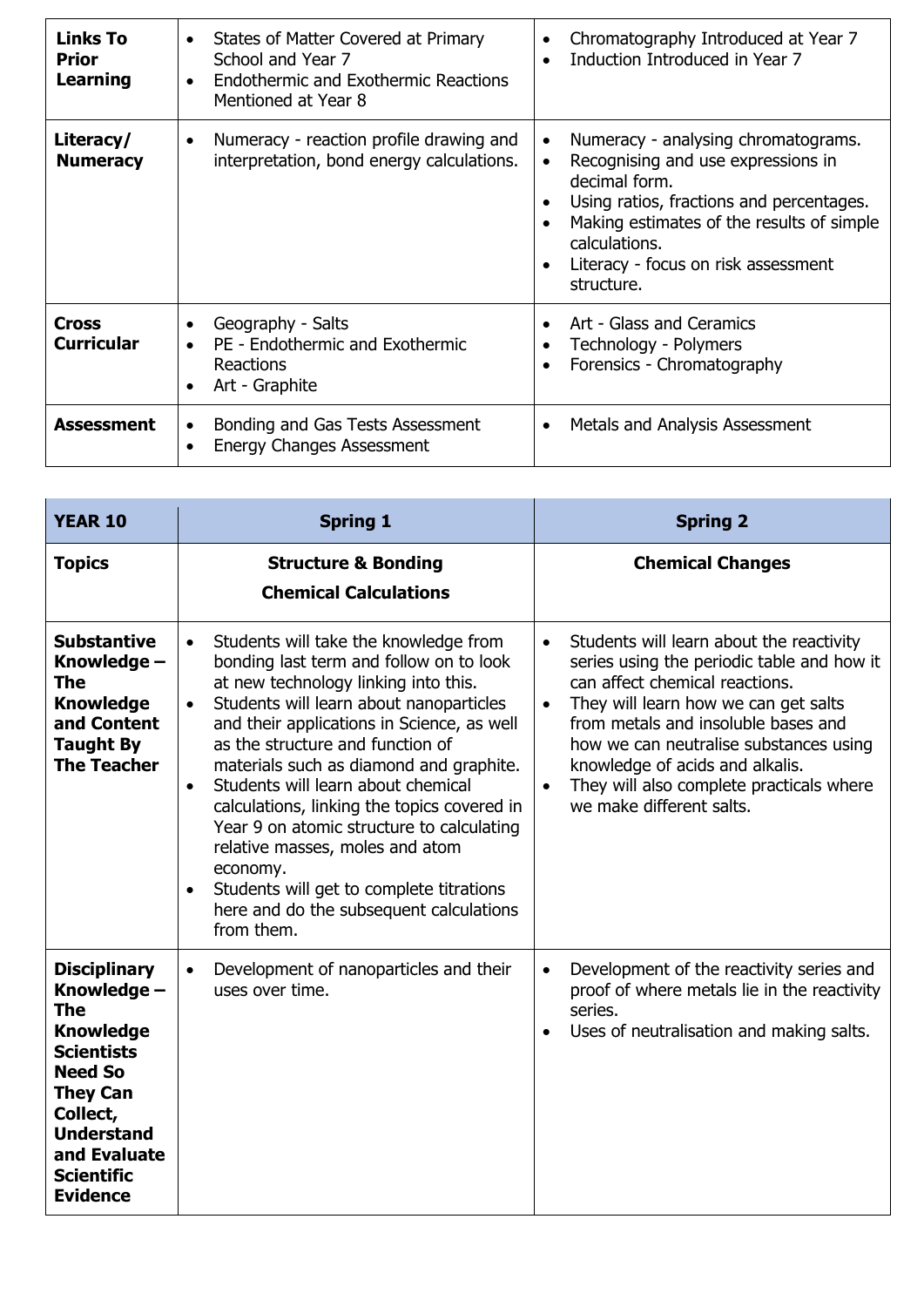| <b>Skills</b>                        | Recognising substances as small<br>$\bullet$<br>molecules, polymers or giant structures<br>from diagrams showing their bonding.<br>Visualising and representing 2D and 3D<br>forms including two dimensional<br>representations of 3D objects.                                                                                                                                                                                                               | Offering an opportunity within<br>$\bullet$<br>displacement reactions of halogens.<br>Investigating pH changes when a strong<br>$\bullet$<br>acid neutralises a strong alkali.<br>Measuring the pH of different acids at<br>$\bullet$<br>different concentrations. |
|--------------------------------------|--------------------------------------------------------------------------------------------------------------------------------------------------------------------------------------------------------------------------------------------------------------------------------------------------------------------------------------------------------------------------------------------------------------------------------------------------------------|--------------------------------------------------------------------------------------------------------------------------------------------------------------------------------------------------------------------------------------------------------------------|
| <b>Links To</b><br>Prior<br>Learning | Atom Economy Introduced in Years 7<br>$\bullet$<br>and 8<br>Atomic Structure in Year 9                                                                                                                                                                                                                                                                                                                                                                       | Neutralisation and Acids and Alkalis<br>Introduced at Year 7                                                                                                                                                                                                       |
| Literacy/<br><b>Numeracy</b>         | Numeracy<br>٠<br><b>Equations and Calculations</b><br>$\bullet$<br>From Masses to Balanced Equations<br>$\bullet$<br><b>Yield of a Chemical Reaction</b><br><b>Expressing Concentrations</b><br><b>Titration Calculations</b><br><b>Volumes of Gases</b><br>Recognising and Using Expressions in<br>Decimal Form<br>Use Ratios, Fractions and Percentages<br>Use an Appropriate Number of<br><b>Significant Figures</b><br>Change the Subject of an Equation | Numeracy - Graph Interpretation and<br>Analysis<br>Literacy - Development of Ethic-Based<br>Reasoning                                                                                                                                                              |
| <b>Cross</b><br><b>Curricular</b>    |                                                                                                                                                                                                                                                                                                                                                                                                                                                              | Geography - Mining and Natural<br><b>Resources</b>                                                                                                                                                                                                                 |
| <b>Assessment</b>                    | <b>Quantitative Chemistry Assessment</b><br>$\bullet$                                                                                                                                                                                                                                                                                                                                                                                                        | Metal and Salts Assessment<br>$\bullet$                                                                                                                                                                                                                            |

| <b>YEAR 10</b>                                                                                                                                                                                                   | <b>Summer 1</b>                                                                                                                                                                                                                                                                                                                                                                           | <b>Summer 2</b>                                                                                                 |
|------------------------------------------------------------------------------------------------------------------------------------------------------------------------------------------------------------------|-------------------------------------------------------------------------------------------------------------------------------------------------------------------------------------------------------------------------------------------------------------------------------------------------------------------------------------------------------------------------------------------|-----------------------------------------------------------------------------------------------------------------|
| <b>Topics</b>                                                                                                                                                                                                    | <b>Electrolysis</b><br><b>Energy Changes</b>                                                                                                                                                                                                                                                                                                                                              | <b>Chemical Analysis</b>                                                                                        |
| <b>Substantive</b><br>Knowledge -<br>The<br><b>Knowledge</b><br>and Content<br><b>Taught By</b><br><b>The Teacher</b>                                                                                            | Students will learn about the process of<br>$\bullet$<br>splitting substances using electricity<br>known as electrolysis. We look at how<br>this can be used in industry and how it<br>can save the planet by reducing the<br>need to mine new materials.<br>Students will investigate chemical cells<br>and fuel cells and how these could be<br>used in the future with car technology. | Students will learn about chemical<br>$\bullet$<br>analysis and how to test for different<br>ions in solutions. |
| <b>Disciplinary</b><br>Knowledge –<br>The<br><b>Knowledge</b><br><b>Scientists</b><br><b>Need So</b><br><b>They Can</b><br>Collect,<br><b>Understand</b><br>and Evaluate<br><b>Scientific</b><br><b>Evidence</b> | History and development of electrolysis.<br>$\bullet$<br>Development of chemical cells and<br>$\bullet$<br>batteries - future of driving and fuels.                                                                                                                                                                                                                                       | History of instrumental methods to judge<br>$\bullet$<br>ions.                                                  |